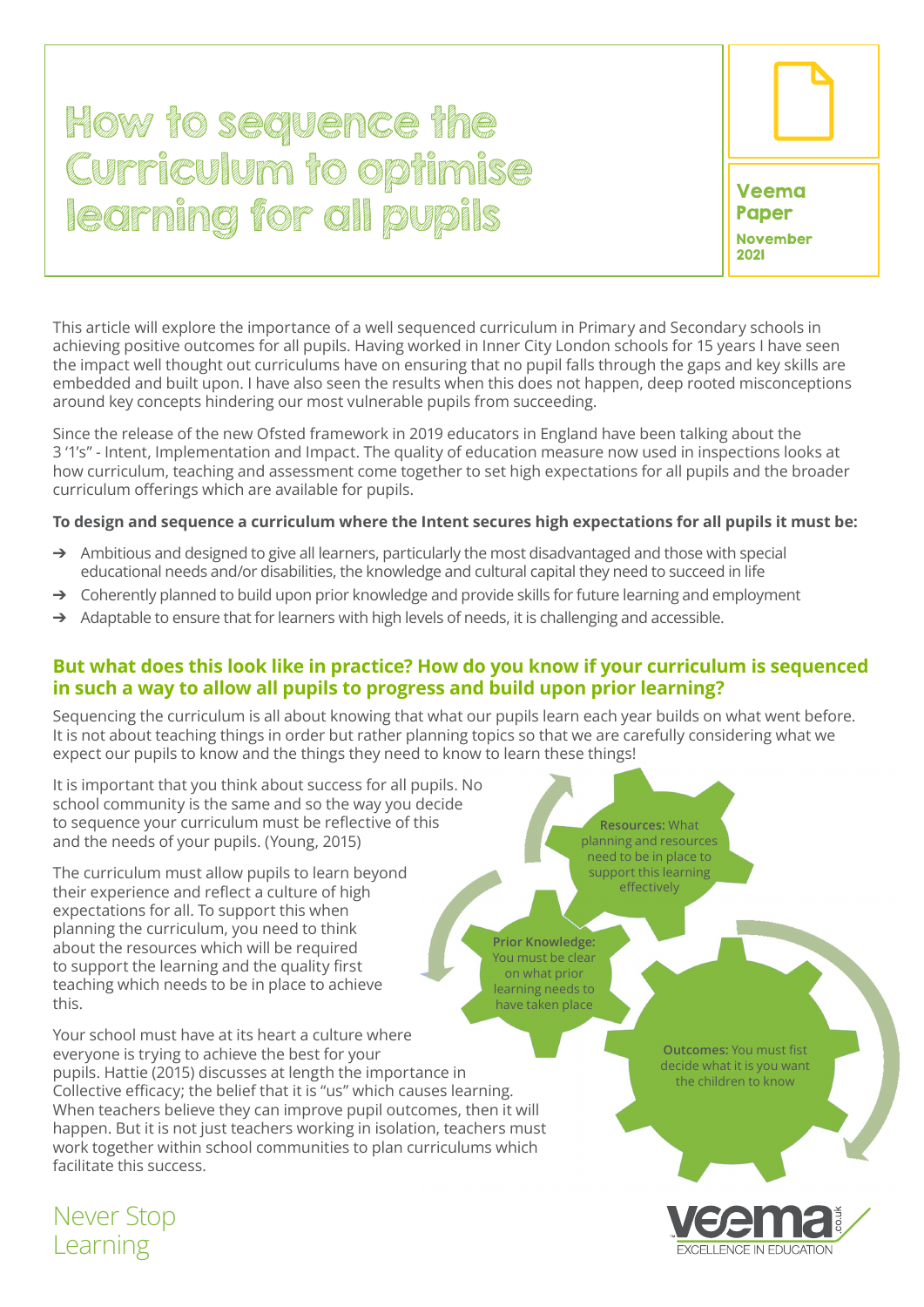# **So, when sequencing your curriculum involve your teaching staff and ask yourselves the following questions?**

- $\rightarrow$  What do we want the pupils to learn?
- ➔ What prior knowledge do they need to have to access this new learning?
- $\rightarrow$  Why is the curriculum shaped the way it is? How does this show progression?
- ➔ Is there coherency across subjects in terms of terminology used, the connections made between concepts and when certain concepts are introduced?
- $\rightarrow$  Does the volume of content in the curriculum make for a curriculum that is deliverable within the planned timeframe?
- ➔ Is there capacity for the curriculum to adapt in response to evidence of what students are and aren't learning?
- $\rightarrow$  How does the content of this curriculum represent the values and diversity of my school?
- $\rightarrow$  How does your curriculum reflect national policy, for example, British values?
- $\rightarrow$  How does it cater for different pupil groups, such as pupils with special educational needs or disadvantaged pupils?

Armed with the answers to these questions you will be able to sequence a curriculum which enhances pupils' learning through rich and diverse experiences, accessible to all. (Hirsch, 2004)

## **Case Study- North London Federated Primary**

When I joined the school 5 years ago they had been through a period of turmoil and as a quick fix the Interim Headteacher had bought a scheme of work for Science to support the teachers delivering content.

It quickly became apparent that teachers were teaching the lessons as per scheme of work but were not adapting it to their classes or using assessment to change the sequence. Pupils were working through units but not building upon key skills and therefore it was clear that there were large gaps in pupils' knowledge, especially for the lower attainers. The Science results across the schools were very low.

I met with the Science lead who had never had the opportunity to develop the curriculum. They were told to use the scheme and that's what they did. We sat down over the course of a half term and mapped out each year group from start to finish. The sequence of learning built upon previous learning and she could really see how this would help improve results. When we brought it to teachers they could see that this made sense, we were not taking away resources and adding more work but just sequencing it to provide our pupils with the best learning opportunities possible.

As a consequence, the Science results over the past 3 years have improved year on year and pupils talk with such enthusiasm about their learning!

#### **Curriculum Sequencing post COVID**

This is now even more challenging as you will have to consider the amount of learning lost during the pandemic and how to prioritise key skills to ensure that our most vulnerable pupils do not fall further behind. As subject leaders, teachers and SLT you will have to think about the content covered in a normal year and compare this to what was covered during the pandemic- identify the key concepts which need to be secured to provide all pupils with the chance to succeed and develop a basic knowledge so they can succeed.

According to the Department of Education (2020) schools run the risk of leaving pupils further behind if they try to reteach all core knowledge missed because of school closures. Instead, they believe that careful sequencing of the curriculum to identify opportunities to revisit problem content will support closing the gap and making up for lost learning.

Work together to identify the sequence of learning and progression in each subject and use this to then revisit key concepts which were missed. This will enable you to teach to the gaps and give all pupils the opportunity to catch up and deepen subject knowledge to achieve their potential.



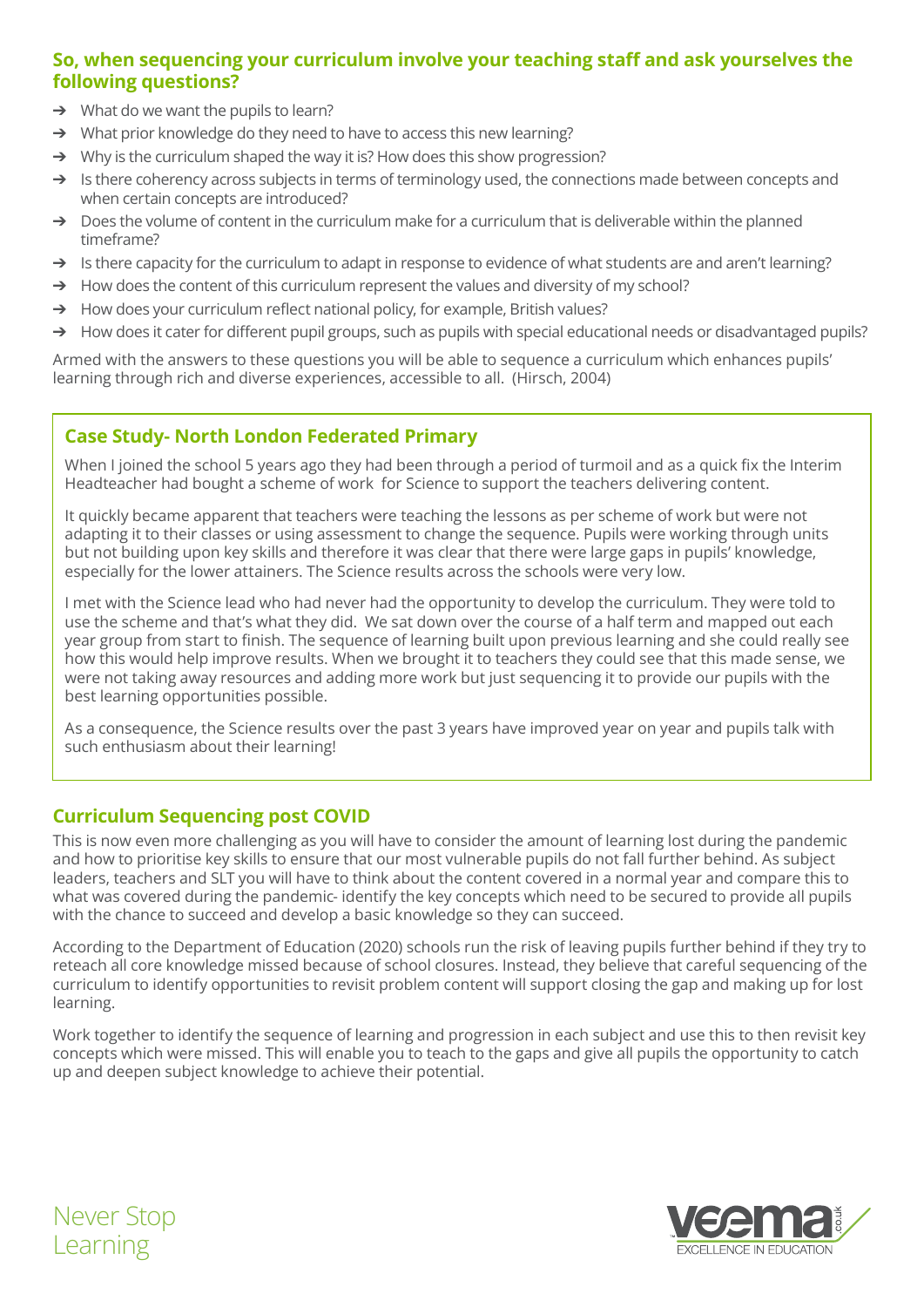#### **Here are some steps to take when you start planning your curriculum:**

- 1. Organise key skills and concepts into order
- 2. Think about where you will need to add in new concepts and vocabulary
- 3. Plan in places to draw links between previous learning and the new learning
- 4. Identify where you will assess pupils

#### **Using Assessment**

Carefully consider the link between assessment, teaching and curriculum and remember that it is cyclical. Felder and Brent (2003) show that the triangulation between curriculum sequencing, assessment and teaching is key to positive pupil outcomes. The model below shows how you can use assessment data to work backwards and explore teaching and therefore curriculum design or start at curriculum design and work through to assessment.



#### *(Felder, R. and Brent, R. 2003)*

The importance is planning assessment points not only to identify progress but more importantly to identify gaps so that teachers can adapt future planning accordingly. Empower your teachers to use formative assessment effectively so that new concepts are not introduced before pupils are secure.

Remember that assessment data is no longer the key focus, Inspectors will want to see the evidence in pupils' books and how this demonstrates a progression of skills across a subject supported by well-planned lessons and resources. Assessment should be seen as a vital element in the sequencing of a curriculum.

Whichever way you choose to do it, the most important thing is that your school curriculum is sequenced so that pupils consistently build upon prior knowledge and are equipped with the language and resources they need to make progress and succeed.

If you would like further training on "Sequencing the Curriculum" please contact us at [cpd@veema.co.uk t](cpd@veema.co.uk)o discuss your specific requirements.